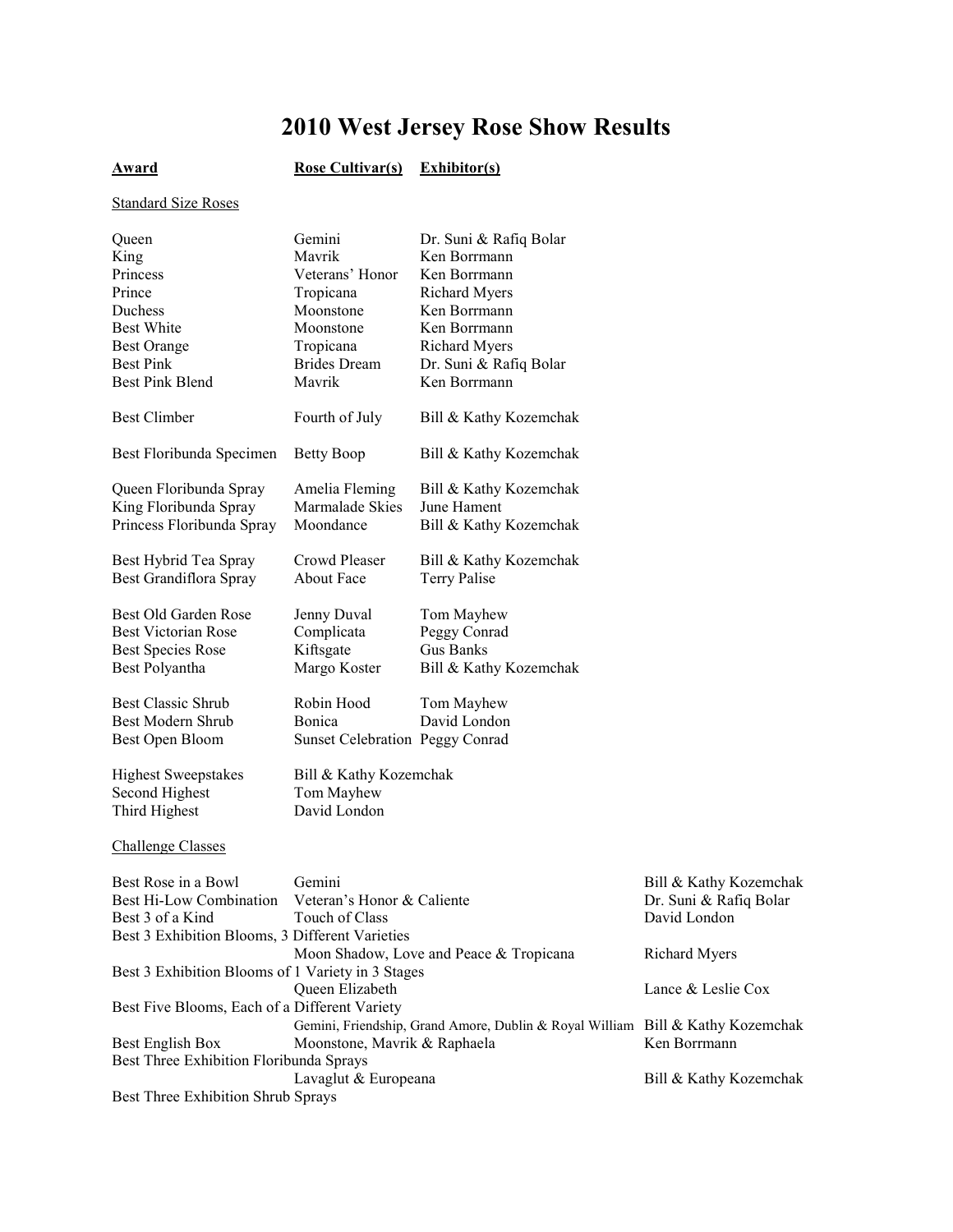Miniature Roses

| Mini Queen<br>Mini King | Hot Tamale<br>Irresistible | Tom Mayhew<br>Dr. Suni & Rafiq Bolar |
|-------------------------|----------------------------|--------------------------------------|
| Mini Princess           | Bees Knees                 | Bill & Kathy Kozemchak               |
| Best Mini Spray         | Halo Fire                  | Bill & Kathy Kozemchak               |

Mini-Flora Roses

| Mini-Flora Queen      | Liberty Bell    | Dr. Suni & Rafiq Bolar |
|-----------------------|-----------------|------------------------|
| Mini-Flora King       | Autumn Splendor | Bill & Kathy Kozemchak |
| Mini-Flora Princess   | Dr John Dickman | Tom Mayhew             |
| Best Mini-Flora Spray | Liberty Bell    | Bill & Kathy Kozemchak |

#### Miniature & Mini-Flora Roses

Fitzhugh's Diamond Tom Mayhew

| <b>Highest Sweepstakes</b> | Bill & Kathy Kozemchak |
|----------------------------|------------------------|
| Second Highest             | Dr. Suni & Rafiq Bolar |
| Third Highest              | Tom Mayhew             |

#### Miniature and Mini-Flora Challenge Classes

| Best Miniature Rose in the Bowl       | Bees Knees                                                      | Bill & Kathy Kozemchak |
|---------------------------------------|-----------------------------------------------------------------|------------------------|
| Best Mini-Flora Rose in the Bowl      | Memphis Music                                                   | Gus Banks              |
| Best Mini English Box                 | Giggles, Sweet Melody & Bees Knees                              | Bill & Kathy Kozemchak |
| Best Mini-Flora English Box           | Double Take, Leading Lady & Show Stopper                        | Dr. Suni & Rafiq Bolar |
| Best Mini or Mini-Flora Picture Frame | Ruby                                                            | Lance & Leslie Cox     |
| Best 3 Mini or Mini-Flora Sprays      | Bees Knees, Sweet Melody & Dancing Flame Bill & Kathy Kozemchak |                        |

### Special Classes

| <b>Best Novice Class</b> | <b>Tahitian Sunset</b> | Barbara Weaver      |
|--------------------------|------------------------|---------------------|
| <b>Best Junior Class</b> | Liberty Bell           | Rhea Bolar          |
| Best Judges Class        | Dick Clark             | <b>Bruce Monroe</b> |

#### Rose Arrangement Division

- Best Arrangement Class 1 (Frosty Dawn) ARS Royalty Award Garden Party, Flower Carpet & Perpetually Yours – Terry Palise
- Best Arrangement Class 2 (Babbling Brook) Julia Child – Diane Rodgers
- Best Arrangement Class 3 (Starry Night) ARS Oriental Award Francois Rabelais & Europeana – Cora Williams
- Best Arrangement Class 4 (Record High Temperatures) ARS Artist Award Crimson Bouquet & Black Magic – Catherine Button
- Best Arrangement Class 5 (Golden Sunset) -ARS Court of Etiquette Award & ARS Gold Arrangement Certificate Crimson Bouquet, Outrageous & Sunsprite – Catherine Button